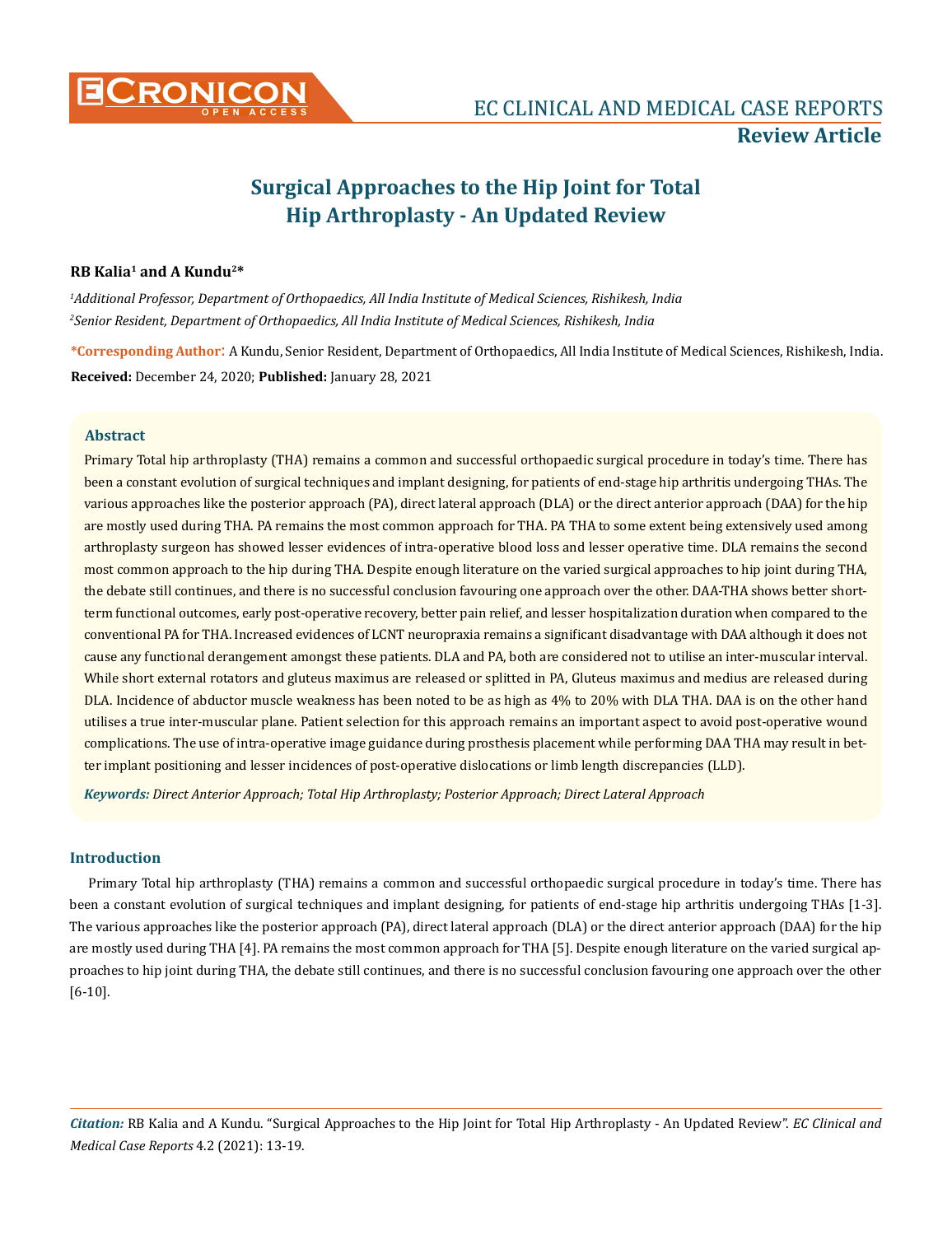Hip surgeries specially THA, requires meticulous pre-operative surgical planning and the choice of exposure remains one of the most important part of this plan [11]. Ideally the choice of approach should be the one which is safe and easily reproducible for facilitating proper instrumentation without much devasularisation and soft tissue damage, thereby expediting early recovery and post-operative rehabilitation [11,12].

PA to the hip providing a similar to better surgical exposure compared to DAA, although is associated with increased post-surgical morbidity, but has remained the approach of choice with the surgeons since ages, in various parts of the world [4].

This review article aims at providing an updated and concise information regarding the various surgical approaches to the hip joint related to THA.

## **Different approaches to the hip during THA**

## **Posterior approach**

Described for the first time 1874 by von Langenbeck, several versions of PA have been advocated, the modern PA most closely resembles the Moore's approach given in 1957 [13,14]. This approach has been popularised also as the "Southern" or "Moore" approach. Although the PA to the hip has been implicated to violate the posterior hip capsule and muscular structures, which may lead to increased evidences of post-operative hip dislocations, it is still considered to be the most common surgical approach used worldwide for THA [15]. There has been a constant debate regarding ideal approach for THA, and most commonly researchers have compared DAA with PA. However, the current evidence has not indicated any superiority of one surgical approach over the other one.

PA to some extent being extensively used among arthroplasty surgeon has showed lesser evidences of intra-operative blood loss and lesser operative time [7,16,17].

#### **Direct lateral approach**

McFarland and Osborne described this approach for the first time in 1954. Several versions of DLA have been utilise since then, however the latest version of DLA was popularized by Hardinge, in 1982 [18,19]. Often referred as the "Hardinge" or "Transgluteal" approach, DLA is the second most common surgical approach used worldwide for THA [15].

Because of this approach directly going through the gluteus medius, it is often implicated to cause post-operative abductor muscle weakness. However, the Cochrane systematic review by Jolles., *et al*. [20] included four quasi-randomised controlled studies involving 241 participants, could not determine any significant higher rate of Trendelenberg gait. Also, the primary outcome of this systematic review could not identify any higher rate of post-operative hip dislocations between either of the two groups of patients operated by DLA and PA. This study concluded higher risk of nerve injury or palsy with direct lateral approach. But when compared with PA the risk rate of sciatic nerve injury or palsy was not significantly high. This study was supported by another randomised controlled study by Rosenlund., *et al*. [21] who supported although the spaciotemporal parameters for gait analysis did not showed any significant difference between the PA group and DLA, the PA group showed a better hip flexor and abductor muscle strength at 12 months follow-up.

## **Direct anterior approach**

Improvement in technicalities for implant designing and instrumentation techniques have affected the overall survival of THA. Mostly now the focus in the field arthroplasty is targeted towards reducing hospital stay and early post-operative morbidity. Initially introduced

*Citation:* RB Kalia and A Kundu. "Surgical Approaches to the Hip Joint for Total Hip Arthroplasty - An Updated Review". *EC Clinical and Medical Case Reports* 4.2 (2021): 13-19.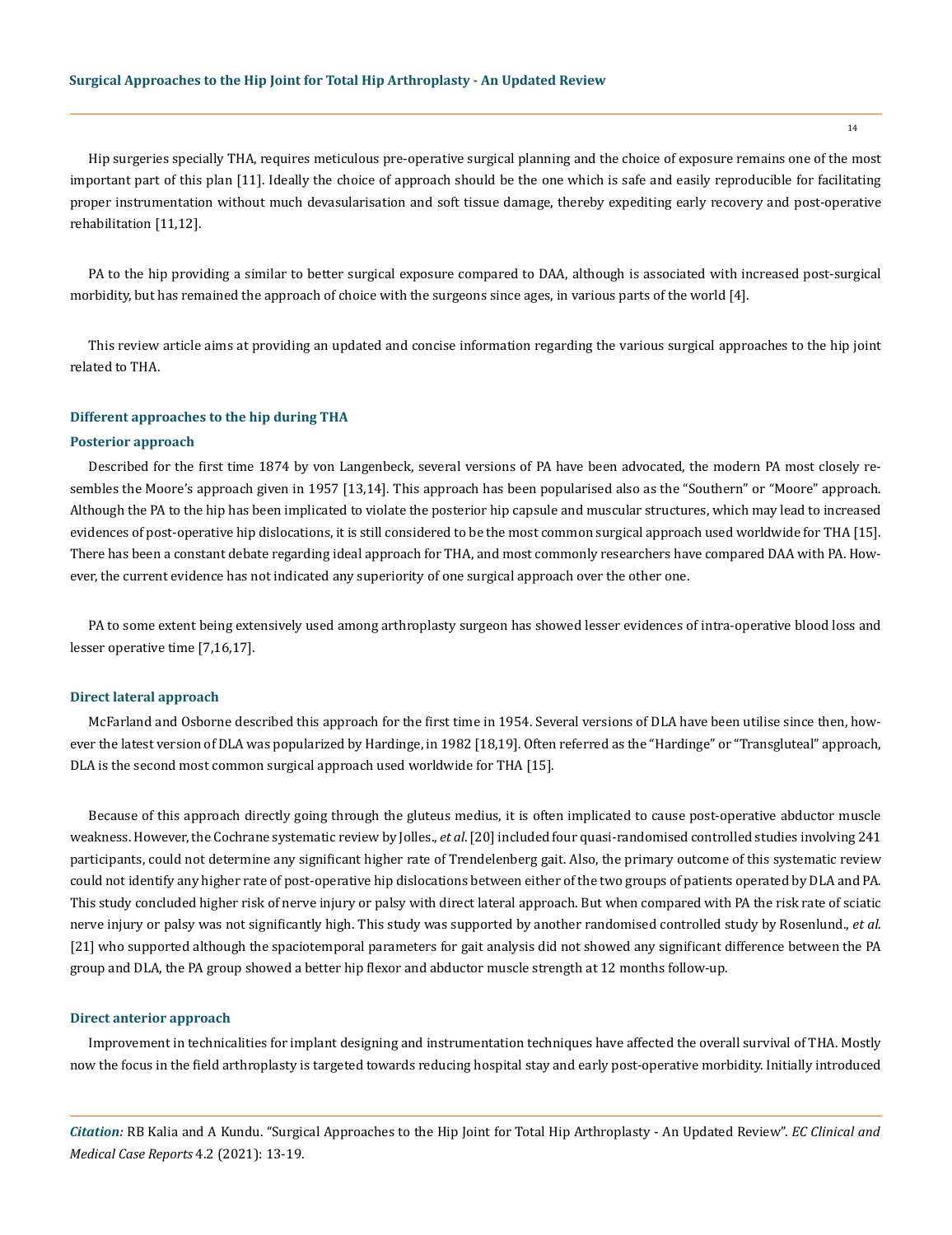as Hueters' approach [22,23], DAA, owing to its minimally invasive nature and utilizing the inter-nervous and inter-muscular planes imparting lesser surrounding soft tissue damage has started gaining popularity among the arthroplasty surgeons [24-29]. The percentage of usage of DAA in THA has increased from 4% in 2001 - 2011 to 17% in 2012 - 2014 [30,31]. Mostly DAA is being considered with the use of sophisticated tools and modern fracture tables like Hana orthopaedic table, but in resource limited setups, this approach can be considered using normal orthopaedic table with conventional equipment. But, DAA has a steep learning curve and hence with growth, over a period of time, better implant positioning and lesser complications are experienced [32]. Despite this increase in popularity of DAA, high-quality evidence comparing it with more conventional approaches like PA is still lacking.

Recently, THA has become more common surgery among young patients for different hip pathologies. The increasing demand in this group of patients is not only dependant on functional improvement but also the early post-operative recovery and rehabilitation, lesser morbidity and minimally invasive nature of the surgical approach [33]. These, patient-directed goals along with the surgeon's constant search for a safe, and easily reproducible approach has made DAA an upcoming and demanding approach. A recent study by den Daas A., *et al*. [34] has also compared DAA with posterolateral (PA) or direct lateral approach cohort against patients operated by bilateral DAA THA. They identified that although the approaches like posterolateral or direct lateral as well the DAA yields similar functional outcomes, their patients preferred DAA as it has faster subjective post-operative recovery, less sleep disturbances and early mobilisation.

Better immediate post-operative recovery has been consistently noted according to the recent literature. The systematic review and meta-analysis by Wang., *et al.* [24] comparing 9 randomized clinical trials with a total of 754 THAs (DAA group = 377, PA group = 377) concluded that DAA was associated with early functional recovery and less pain scores. Another systematic review and meta-analysis by Jia., *et al*. [6] included 20 articles with a total of 7377 patients. Among these, 3728 and 3649 cases were in the DAA and PA groups, respectively. They concluded that DAA was comparatively better than PA in terms of functional recovery and early postoperative pain relief. Similarly, studies by Zawadsky., *et al*. and Cheng., *et al*. also compared the early outcomes of DAA against PA-THA and concluded that early functional outcome and post-surgical recovery is better in the DAA group [26,35].

Intra-operative fluoroscopic assistance is usually taken during performing THA by DAA, although most studies have revealed no differences in radiological parameters between PA and DAA [36].

#### **Complications**

Higher occurrences of lateral femoral cutaneous nerve (LFCN) neuropraxia has been described in previous studies with the range around 3.4% to 81.1%, but it does not result in functional debilitation [6,37]. These neuropraxias are usually managed conservatively and the patients shows partial improvement in the first six months. Superior gluteal nerve (SGN) injury most commonly occurs during DLA due to the nerves' proximity to gluteus medius spilt utilised in this surgical approach [38]. It leads to temporary abductor muscle weakness which may be persistent in some rare cases. There are higher chances of wound complications when DAA is used in patients with a BMI more than 30 [39]. Also, Christensen., *et al*. [40] has concluded recently a higher percentages of wound complications with DAA as compared to PA. Dislocation rate for DAA has been noted to be 0.6% to 1.0% and 0.3% to 0.6% for DLA [41-44]. On the other hand it is in the range of 1.7% to 5.3% for PA [45-47]. Intra-operative femoral fractures were noted to be high with DAA (6%) over PA (0%) [48], but the recent meta-analysis by Higgins., *et al*. [7] showed no significant difference. DLA and PA, both are considered not to utilise an intermuscular interval. While short external rotators and gluteus maximus are released or splitted in PA, Gluteus maximus and medius are released during DLA. Incidence of abductor muscle weakness has been noted to be as high as 4% to 20% with DLA THA [49]. DAA is on the other hand utilises a true inter-muscular plane. This has been supported by a recent study by Bergin., *et al*. [50] which stated a higher post-operative level of serum creatinine kinase among patients undergoing PA-THA compared to those by DAA.

*Citation:* RB Kalia and A Kundu. "Surgical Approaches to the Hip Joint for Total Hip Arthroplasty - An Updated Review". *EC Clinical and Medical Case Reports* 4.2 (2021): 13-19.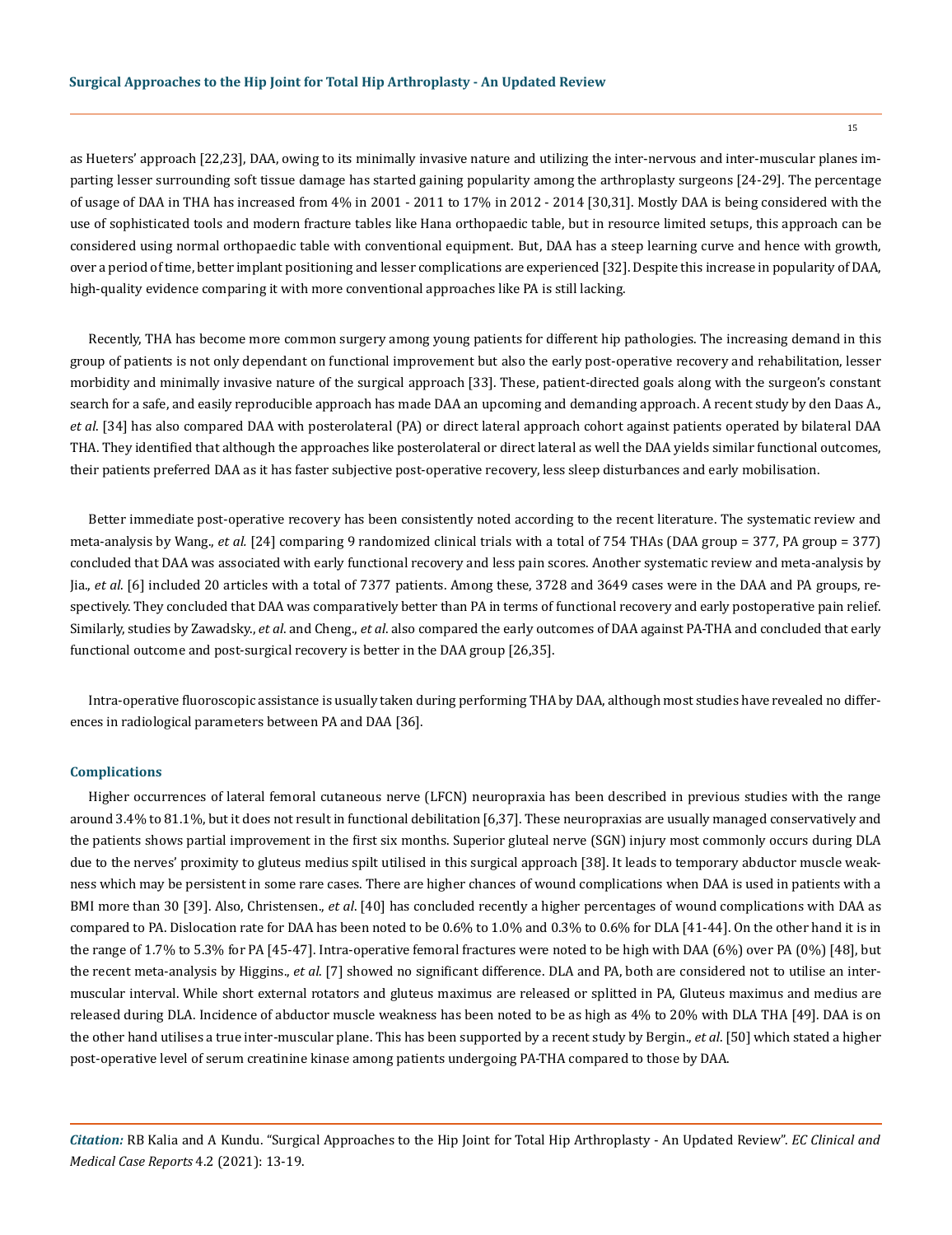# **Conclusion**

DAA-THA shows better short-term functional outcomes, early post-operative recovery, and better early pain relief when compared to the conventional PA or DLA for THA. Increased evidences of LCNT neuropraxia remains a significant disadvantage although it does not cause any functional derangement amongst these patients. The use of intra-operative image guidance during prosthesis placement in DAA, may result in better implant positioning and lesser incidences of post-operative dislocations or limb length discrepancies (LLD). It still remains the personal choice of the surgeon according to his practice and convenience, to utilise one definite surgical approach while performing THA.

## **Conflicts of Interest**

The authors declare that they have no conflicts of interest.

# **Financial Support and Sponsorship**

Nil.

# **Informed Consent**

Informed consent is not required for this review article.

## **Ethics Approval**

Ethics approval from the institutional ethics committee is not required for review article.

## **Bibliography**

- 1. Laupacis A., *et al.* ["The effect of elective total hip replacement on health-related quality of life".](https://pubmed.ncbi.nlm.nih.gov/8245054/) *Journal of Bone and Joint Surgery America* [75.11 \(1993\): 1619-1626.](https://pubmed.ncbi.nlm.nih.gov/8245054/)
- 2. Learmonth ID., *et al.* ["The operation of the century: total hip replacement".](https://pubmed.ncbi.nlm.nih.gov/17964352/) *Lancet (London, England* 370.9597 (2007): 1508-1519.
- 3. [Khanduja V. "Total Hip Arthroplasty in 2017 Current Concepts and Recent Advances".](https://pubmed.ncbi.nlm.nih.gov/28790463/) *The Indian Journal of Orthopaedics* 51.4 [\(2017\): 357-358.](https://pubmed.ncbi.nlm.nih.gov/28790463/)
- 4. Waddell J., *et al.* ["Orthopaedic practice in total hip arthroplasty and total knee arthroplasty: results from the Global Orthopaedic](https://pubmed.ncbi.nlm.nih.gov/21290026/)  Registry (GLORY)". *[American Journal of Orthopedics](https://pubmed.ncbi.nlm.nih.gov/21290026/)* 39.9 (2010): 5-13.
- 5. Petis S., *et al.* ["Surgical approach in primary total hip arthroplasty: anatomy, technique and clinical outcomes".](https://pubmed.ncbi.nlm.nih.gov/25799249/) *Canadian surgery and [the Canadian Journal of Surgery](https://pubmed.ncbi.nlm.nih.gov/25799249/)* 58.2 (2015): 128-139.
- 6. Jia F., *et al.* ["A comparison of clinical, radiographic and surgical outcomes of total hip arthroplasty between direct anterior and](https://pubmed.ncbi.nlm.nih.gov/30595060/)  posterior approaches: a systematic review and meta-analysis". *[Hip International: the Journal of Clinical and Experimental Research](https://pubmed.ncbi.nlm.nih.gov/30595060/)  [on Hip Pathology and Therapy](https://pubmed.ncbi.nlm.nih.gov/30595060/)* (2018).
- 7. Higgins BT., *et al.* ["Anterior vs. posterior approach for total hip arthroplasty, a systematic review and meta-analysis".](https://pubmed.ncbi.nlm.nih.gov/25453632/) *The Journal of Arthroplasty* [30.3 \(2015\): 419-434.](https://pubmed.ncbi.nlm.nih.gov/25453632/)

*Citation:* RB Kalia and A Kundu. "Surgical Approaches to the Hip Joint for Total Hip Arthroplasty - An Updated Review". *EC Clinical and Medical Case Reports* 4.2 (2021): 13-19.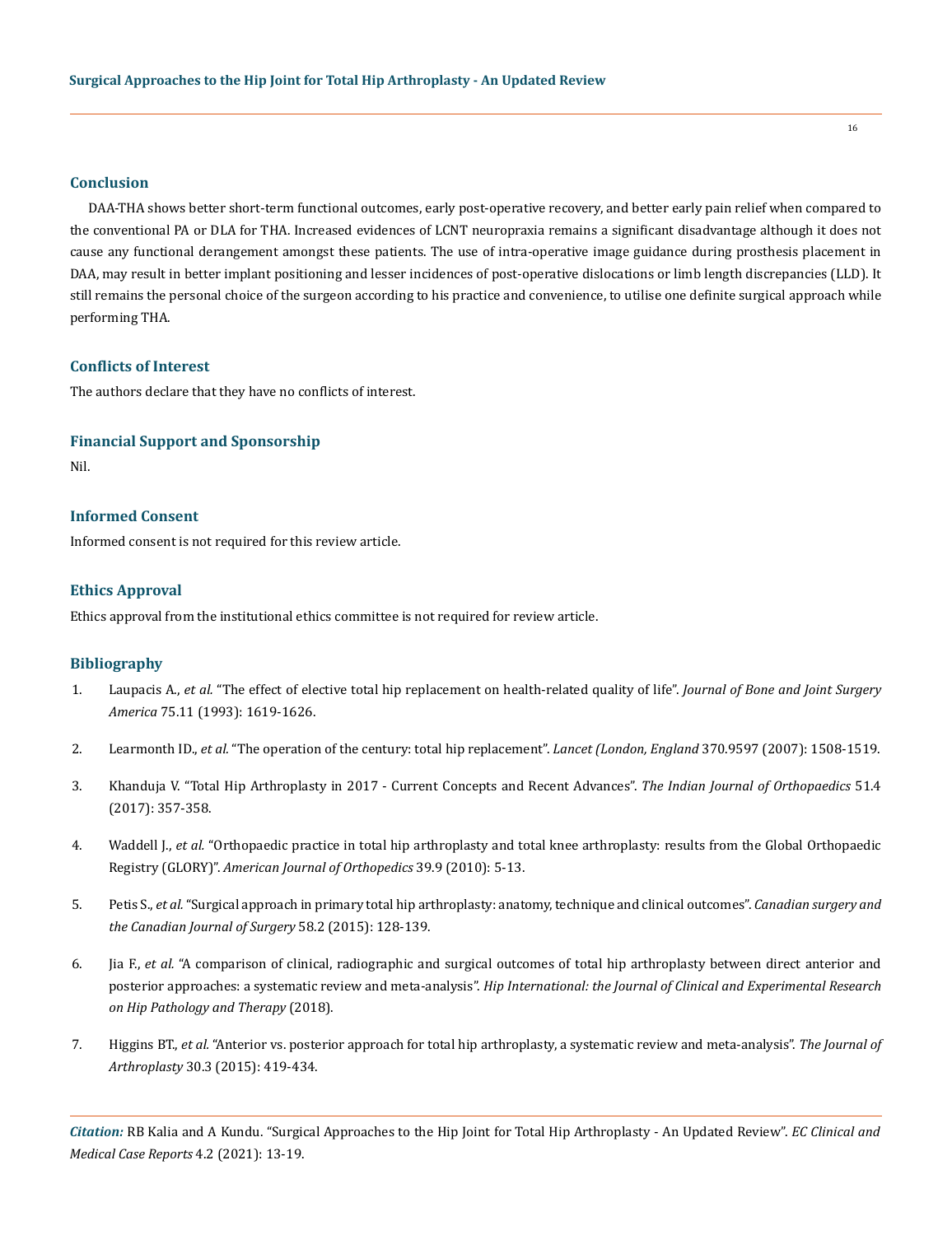- 8. Tripuraneni KR., *et al.* ["Acetabular Abduction and Dislocations in Direct Anterior vs Posterior Total Hip Arthroplasty: A Retrospec](https://pubmed.ncbi.nlm.nih.gov/27067169/)tive, Matched Cohort Study". *[The Journal of Arthroplasty](https://pubmed.ncbi.nlm.nih.gov/27067169/)* 31.10 (2016): 2299-2302.
- 9. Poehling-Monaghan KL., *et al.* ["Direct anterior versus miniposterior THA with the same advanced perioperative protocols: surpris](https://www.ncbi.nlm.nih.gov/pmc/articles/PMC4294903/)[ing early clinical results".](https://www.ncbi.nlm.nih.gov/pmc/articles/PMC4294903/) *Clinical Orthopaedics* 473.2 (2015): 623-631.
- 10. Yue C., *et al.* ["Comparison of Direct Anterior and Lateral Approaches in Total Hip Arthroplasty: A Systematic Review and Meta-](https://pubmed.ncbi.nlm.nih.gov/26683920/)Analysis (PRISMA)". *Medicine* [94.50 \(2015\): e2126.](https://pubmed.ncbi.nlm.nih.gov/26683920/)
- 11. Masterson EL., *et al.* "Surgical approaches in revision hip replacement". *[The Journal of the American Academy of Orthopaedic Sur](https://pubmed.ncbi.nlm.nih.gov/9682070/)geons* [6 \(1998\): 84-92.](https://pubmed.ncbi.nlm.nih.gov/9682070/)
- 12. Hansen AD. "Anatomy and surgical approaches. In: Morrey BF, editor. Reconstructive Surgery of the Joints". 2nd ed. New York: Churchill Livingstone (1996): 883-909.
- 13. Von Langenbeck B. "Uber die schussverletzungen des huftgelenks". *Arch Klin Chir* 16 (1874): 263.
- 14. [Moore AT. "The self-locking metal hip prosthesis".](https://pubmed.ncbi.nlm.nih.gov/13438939/) *Journal of Bone and Joint Surgery America* 39-A (1957): 811-827.
- 15. Chechik O., *et al.* ["Surgical approach and prosthesis fixation in hip arthroplasty world wide".](https://pubmed.ncbi.nlm.nih.gov/23912418/) *Archives of Orthopaedic and Trauma Surgery* [133 \(2013\): 1595-1600.](https://pubmed.ncbi.nlm.nih.gov/23912418/)
- 16. Graves SC., *et al.* ["Does surgical approach affect patient-reported function after primary THA?"](https://pubmed.ncbi.nlm.nih.gov/26620966/) *Clinical Orthopaedics and Related Research* [474.4 \(2016\): 971-981.](https://pubmed.ncbi.nlm.nih.gov/26620966/)
- 17. Martin CT., *et al.* ["A comparison of hospital length of stay and short-term morbidity between the anterior and the posterior ap](https://experts.umn.edu/en/publications/a-comparison-of-hospital-length-of-stay-and-short-term-morbidity-)[proaches to total hip arthroplasty".](https://experts.umn.edu/en/publications/a-comparison-of-hospital-length-of-stay-and-short-term-morbidity-) *The Journal of Arthroplasty* 28.5 (2013): 849-854.
- 18. [McFarland B and Osborne G. "Approach to the hip: A suggested improvement on Kocher's method".](https://www.ncbi.nlm.nih.gov/pmc/articles/PMC4160668/) *The Journal of Bone and Joint Surgery. British* [36B \(1954\): 364-367.](https://www.ncbi.nlm.nih.gov/pmc/articles/PMC4160668/)
- 19. [Hardinge K. "The direct lateral approach to the hip".](https://www.orthobullets.com/approaches/12022/hip-direct-lateral-approach-hardinge-transgluteal) *The Journal of Bone and Joint Surgery. British* 64 (1982): 17-19.
- 20. [Jolles BM and Bogoch ER. "Posterior versus lateral surgical approach for total hip arthroplasty in adults with osteoarthritis".](https://www.cochranelibrary.com/cdsr/doi/10.1002/14651858.CD003828.pub3/full) *Co[chrane Database of Systematic Reviews](https://www.cochranelibrary.com/cdsr/doi/10.1002/14651858.CD003828.pub3/full)* (2003): 4.
- 21. Rosenlund S., *et al.* ["The efficacy of modified direct lateral versus posterior approach on gait function and hip muscle strength after](https://pubmed.ncbi.nlm.nih.gov/27721093/)  [primary total hip arthroplasty at 12months follow-up. An explorative randomised controlled trial".](https://pubmed.ncbi.nlm.nih.gov/27721093/) *Clinical Biomechanics Bristol Avon* [39 \(2016\): 91-99.](https://pubmed.ncbi.nlm.nih.gov/27721093/)
- 22. Iyer KM. "Hueter's Anterior Approach to the Hip Joint".
- 23. [Paillard P. "Hip replacement by a minimal anterior approach".](https://pubmed.ncbi.nlm.nih.gov/17657491/) *International Orthopaedics* 31.1 (2007): S13-S15.
- 24. Wang Z., *et al.* ["A systematic review and meta-analysis of direct anterior approach versus posterior approach in total hip arthro](https://pubmed.ncbi.nlm.nih.gov/30189881/)plasty". *[Journal of Orthopaedic Surgery and Research](https://pubmed.ncbi.nlm.nih.gov/30189881/)* 13.1 (2018): 229.

*Citation:* RB Kalia and A Kundu. "Surgical Approaches to the Hip Joint for Total Hip Arthroplasty - An Updated Review". *EC Clinical and Medical Case Reports* 4.2 (2021): 13-19.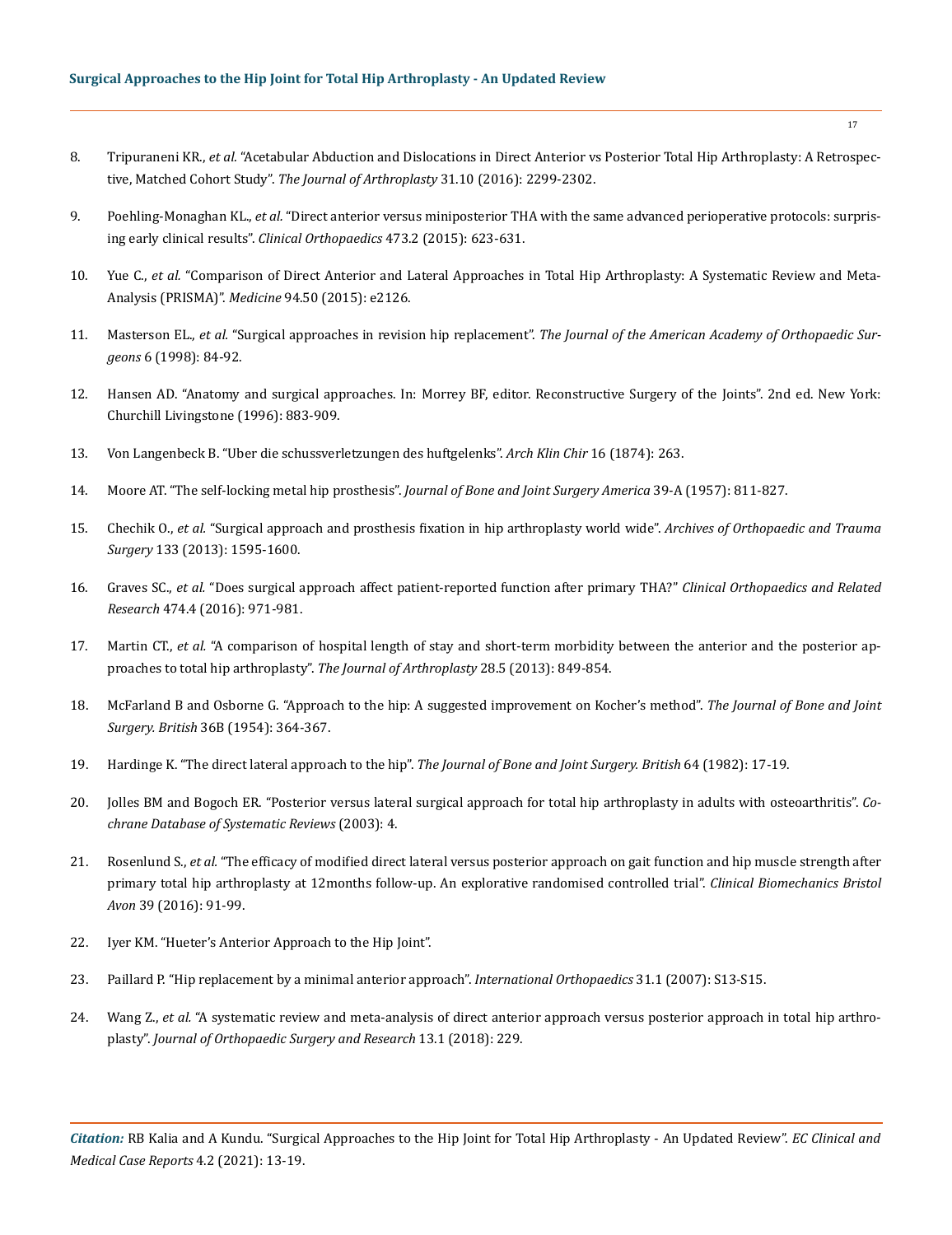- 25. [Christensen CP and Jacobs CA. "Comparison of Patient Function during the First Six Weeks after Direct Anterior or Posterior Total](https://pubmed.ncbi.nlm.nih.gov/26096071/)  [Hip Arthroplasty \(THA\): A Randomized Study".](https://pubmed.ncbi.nlm.nih.gov/26096071/) *The Journal of Arthroplasty* 30.9 (2015): 94-97.
- 26. Zawadsky MW., *et al.* ["Early outcome comparison between the direct anterior approach and the mini-incision posterior approach](https://pubmed.ncbi.nlm.nih.gov/24405626/)  [for primary total hip arthroplasty: 150 consecutive cases".](https://pubmed.ncbi.nlm.nih.gov/24405626/) *The Journal of Arthroplasty* 29.6 (2014): 1256-1260.
- 27. Zhao H-Y., *et al.* ["Comparison of Early Functional Recovery After Total Hip Arthroplasty Using a Direct Anterior or Posterolateral](https://www.arthroplastyjournal.org/article/S0883-5403(17)30496-5/abstract)  [Approach: A Randomized Controlled Trial".](https://www.arthroplastyjournal.org/article/S0883-5403(17)30496-5/abstract) *The Journal of Arthroplasty* 32.11 (2017): 3421-3428.
- 28. Restrepo C., *et al.* ["Prospective randomized study of two surgical approaches for total hip arthroplasty".](https://pubmed.ncbi.nlm.nih.gov/20378307/) *The Journal of Arthroplasty*  [25.5 \(2010\): 671-679.](https://pubmed.ncbi.nlm.nih.gov/20378307/)
- 29. Post ZD., *et al.* ["Direct anterior approach for total hip arthroplasty: indications, technique, and results".](https://pubmed.ncbi.nlm.nih.gov/25157041/) *American Academy of Orthopaedic Surgeons* [22.9 \(2014\): 595-603.](https://pubmed.ncbi.nlm.nih.gov/25157041/)
- 30. Maratt JD., *et al.* ["No Difference in Dislocation Seen in Anterior Vs Posterior Approach Total Hip Arthroplasty".](https://pubmed.ncbi.nlm.nih.gov/27067754/) *The Journal of Arthroplasty* [31.9 \(2016\): 127-130.](https://pubmed.ncbi.nlm.nih.gov/27067754/)
- 31. Sheth D., *et al.* ["Anterior and Anterolateral Approaches for THA Are Associated With Lower Dislocation Risk Without Higher Revi](https://www.ncbi.nlm.nih.gov/pmc/articles/PMC4586236/)sion Risk". *Clinical Orthopaedics* [473.11 \(2015\): 3401-3408.](https://www.ncbi.nlm.nih.gov/pmc/articles/PMC4586236/)
- 32. [Hartford JM and Bellino MJ. "The learning curve for the direct anterior approach for total hip arthroplasty: a single surgeon's first](https://pubmed.ncbi.nlm.nih.gov/28222211/)  500 cases". *[Hip International: the Journal of Clinical and Experimental Research on Hip Pathology and Therapy](https://pubmed.ncbi.nlm.nih.gov/28222211/)* 27.5 (2017): 483-488.
- 33. Kurtz SM., *et al.* ["Future young patient demand for primary and revision joint replacement: national projections from 2010 to](https://pubmed.ncbi.nlm.nih.gov/19360453/)  2030". *Clinical Orthopaedics* [467.10 \(2009\): 2606-2612.](https://pubmed.ncbi.nlm.nih.gov/19360453/)
- 34. Den Daas A., *et al.* ["Patient satisfaction in different approaches for total hip arthroplasty".](https://pubmed.ncbi.nlm.nih.gov/31624034/) *Orthopaedics and Traumatology: Surgery and Research* [105.7 \(2019\): 1277-1282.](https://pubmed.ncbi.nlm.nih.gov/31624034/)
- 35. Cheng TE., *et al.* ["A Prospective Randomized Clinical Trial in Total Hip Arthroplasty-Comparing Early Results Between the Direct](https://www.arthroplastyjournal.org/article/S0883-5403(16)30574-5/abstract)  [Anterior Approach and the Posterior Approach".](https://www.arthroplastyjournal.org/article/S0883-5403(16)30574-5/abstract) *The Journal of Arthroplasty* 32.3 (2017): 883-890.
- 36. Peng L., *et al.* ["Clinical, functional and radiographic outcomes of primary total hip arthroplasty between direct anterior approach](https://bmcmusculoskeletdisord.biomedcentral.com/articles/10.1186/s12891-020-03318-x)  [and posterior approach: a systematic review and meta-analysis".](https://bmcmusculoskeletdisord.biomedcentral.com/articles/10.1186/s12891-020-03318-x) *BMC Musculoskeletal Disorders* 21 (2020): 338.
- 37. Macheras GA., *et al.* ["Nerve injuries in total hip arthroplasty with a mini invasive anterior approach".](https://pubmed.ncbi.nlm.nih.gov/27079284/) *HIP International* 26 (2016): [338-343.](https://pubmed.ncbi.nlm.nih.gov/27079284/)
- 38. [Jacobs LG and Buxton RA. "The course of the superior gluteal nerve in the lateral approach to the hip".](https://pubmed.ncbi.nlm.nih.gov/2777853/) *Journal of Bone and Joint Surgery America* [71 \(1989\): 1239-1243.](https://pubmed.ncbi.nlm.nih.gov/2777853/)
- 39. Russo MW., *et al.* ["Increased Complications in Obese Patients Undergoing Direct Anterior Total Hip Arthroplasty".](https://www.arthroplastyjournal.org/article/S0883-5403(15)00171-0/abstract) *The Journal of Arthroplasty* [30.8 \(2015\): 1384-1387.](https://www.arthroplastyjournal.org/article/S0883-5403(15)00171-0/abstract)
- 40. Christensen CP., *et al.* ["Greater prevalence of wound complications requiring reoperation with direct anterior approach total hip](https://www.arthroplastyjournal.org/article/S0883-5403(14)00294-0/abstract)  arthroplasty". *[The Journal of Arthroplasty](https://www.arthroplastyjournal.org/article/S0883-5403(14)00294-0/abstract)* 29 (2014): 1839-1841.

*Citation:* RB Kalia and A Kundu. "Surgical Approaches to the Hip Joint for Total Hip Arthroplasty - An Updated Review". *EC Clinical and Medical Case Reports* 4.2 (2021): 13-19.